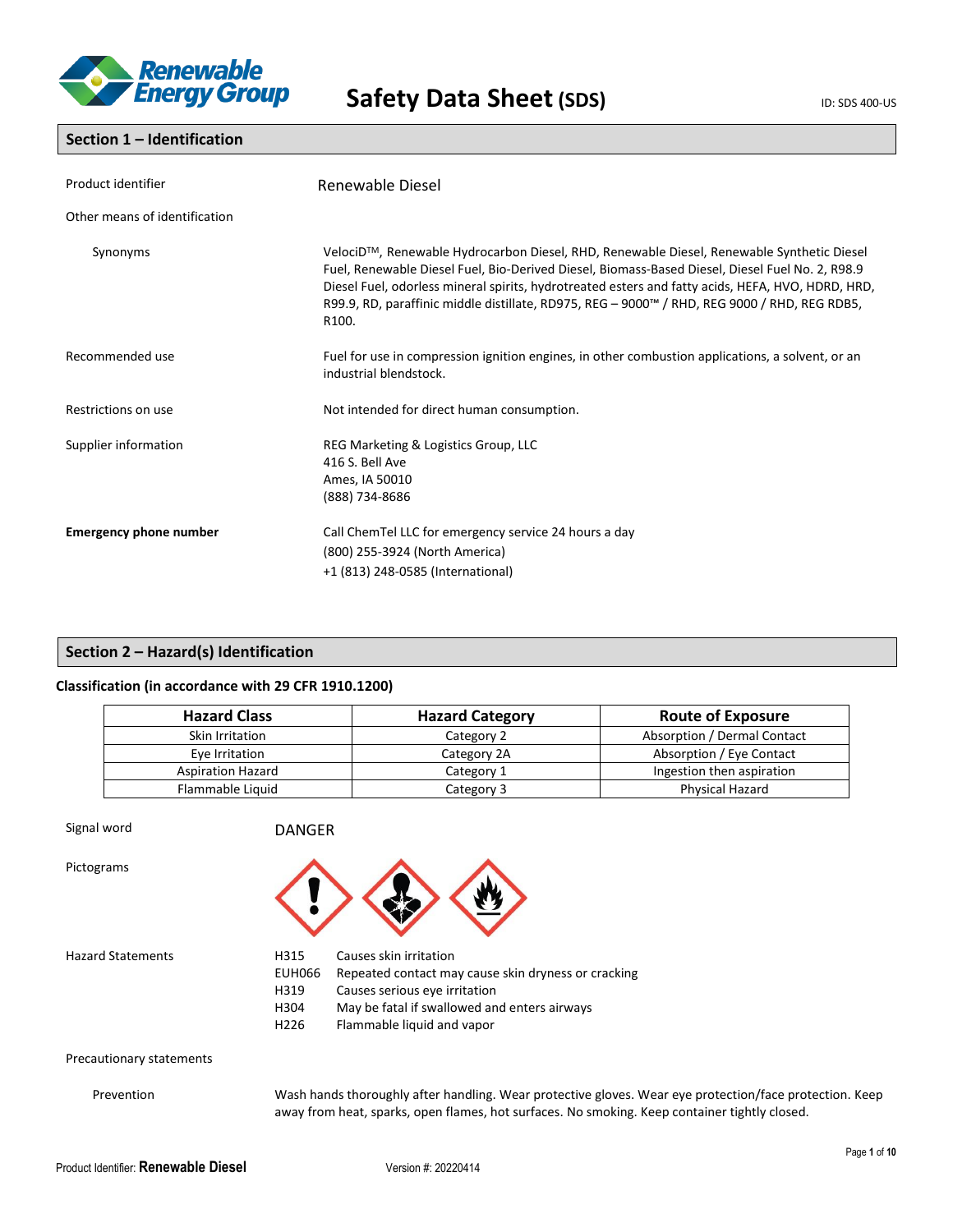

Ground/bond container and receiving equipment. Use explosion-proof electrical/ventilating/lighting equipment. Use only non-sparking tools. Take precautionary measures against static discharge.

| Response                                                      | If swallowed: Immediately call a poison center/doctor. Do NOT induce vomiting. If on skin, wash with<br>plenty of water. If skin irritation occurs: Get medical advice/attention. Take off contaminated clothing<br>immediately and wash it before reuse. If in eyes: Rinse cautiously with water for several minutes. Remove<br>contact lenses, if present and easy to do. Continue rinsing. If eye irritation persists: Get medical<br>advice/attention. If on skin (or hair): Take off immediately all contaminated clothing. Rinse skin with<br>water/shower. In case of fire: Use firefighting foam, dry chemical, carbon dioxide, or other clean<br>extinguishing agents (such as Halon or Halotron) to extinguish. |
|---------------------------------------------------------------|---------------------------------------------------------------------------------------------------------------------------------------------------------------------------------------------------------------------------------------------------------------------------------------------------------------------------------------------------------------------------------------------------------------------------------------------------------------------------------------------------------------------------------------------------------------------------------------------------------------------------------------------------------------------------------------------------------------------------|
| Storage                                                       | Store locked up. Store in a well-ventilated place. Keep cool.                                                                                                                                                                                                                                                                                                                                                                                                                                                                                                                                                                                                                                                             |
| Disposal                                                      | Dispose of contents/container in accordance with local, regional, national, and international regulations.                                                                                                                                                                                                                                                                                                                                                                                                                                                                                                                                                                                                                |
| Hazards not otherwise specified                               | Static Accumulator (50 picosiemens or less). This product can accumulate static charge by flow or agitation,<br>and a static discharge could cause this product to ignite.                                                                                                                                                                                                                                                                                                                                                                                                                                                                                                                                                |
| Ingredient(s) with unknown<br>acute toxicity (if $\geq 1\%$ ) | This product is not classified based on testing of the mixture as a whole. Up to 100% of this mixture<br>contains ingredients of unknown acute toxicity.                                                                                                                                                                                                                                                                                                                                                                                                                                                                                                                                                                  |

## **Section 3 – Composition / Information on Ingredients**

**Basic components** This product is a complex combination of hydrocarbons obtained by the hydrodeoxygenation and catalytic hydroisomerization of animal fats and vegetable oils followed by distillative fractionation. It consists mostly of branched and linear paraffins having carbon numbers ranging from  $C_9$  to  $C_{18}$ .

| <b>Chemical Name</b>                          | <b>Common Name &amp; Synonyms</b> | <b>CAS number</b> | % of product |
|-----------------------------------------------|-----------------------------------|-------------------|--------------|
| Fuels, diesel, C9-18-alkane branched & linear | Renewable Hydrocarbon Diesel, RD, | 1159170-26-9      | $98 - 100\%$ |
|                                               | Renewable Diesel                  |                   |              |
| Fatty acids, C14-18 and C16-18-unsatd., Me    | Methyl Esters                     | 67762-26-9        | < 5.5%       |
| esters                                        |                                   |                   |              |
| Petroleum fuel oil                            | Diesel Fuel                       | 68476-30-2        | $< 1\%$      |
| Diesel Oil C9-20                              | Fuels, Diesel                     | 68334-30-5        | $< 1\%$      |

## **Section 4 – First-Aid Measures**

#### First-aid measures for exposure

| Inhalation  | If breathing difficulties develop, move victim away from source of exposure and into fresh air. Seek<br>medical attention.                                                      |
|-------------|---------------------------------------------------------------------------------------------------------------------------------------------------------------------------------|
| <b>Skin</b> | Take off contaminated clothing immediately and wash it before reuse. If on skin, wash thoroughly with<br>soap and water. If skin irritation or rash occurs, get medical advice. |
| Eyes        | Rinse cautiously with water for several minutes. Remove contact lenses, if present and easy to do.<br>Continue rinsing. If irritation persists: Get medical attention.          |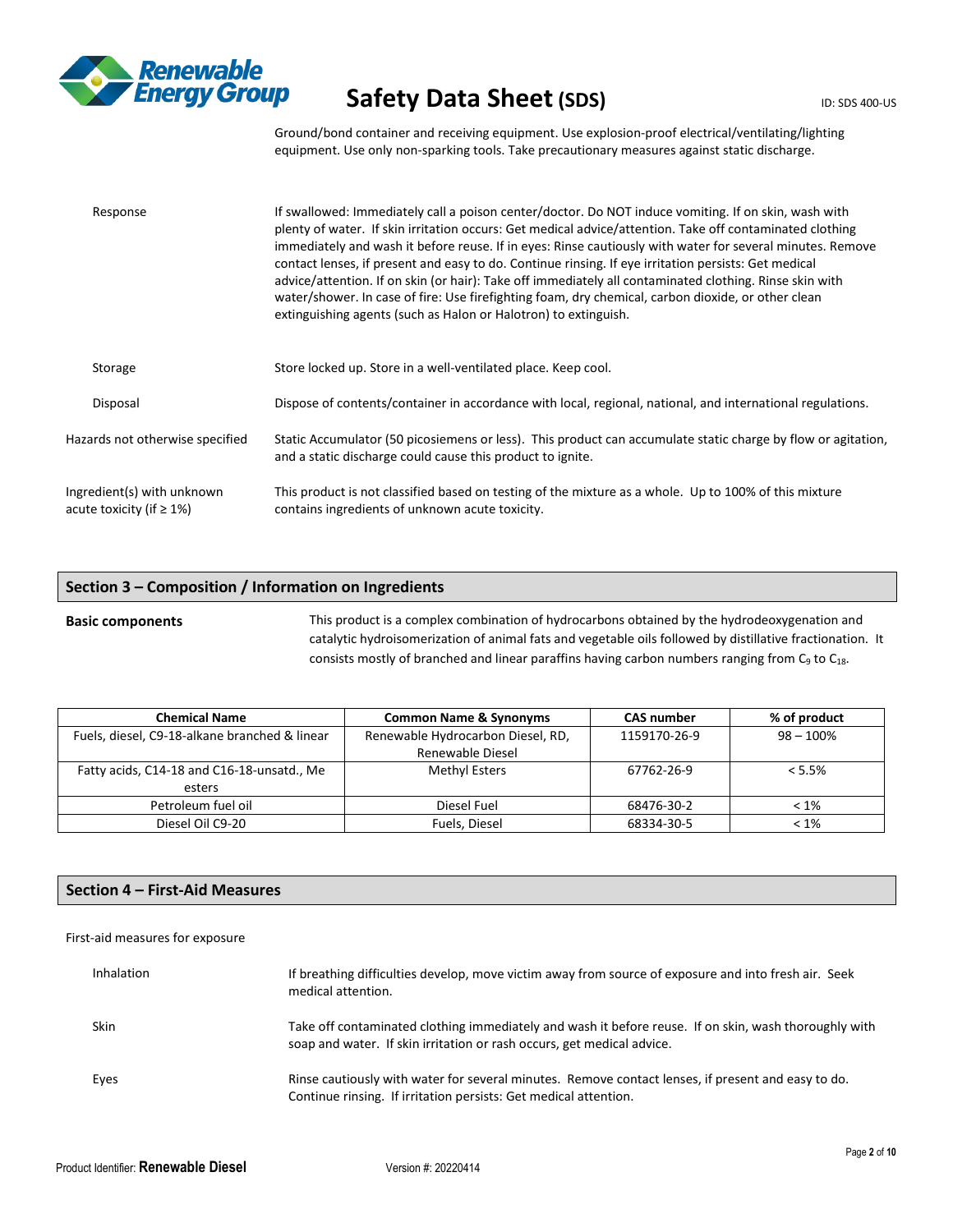

| Ingestion                                    | Aspiration Hazard: Do NOT induce vomiting. If swallowed: Immediately call a poison control center or<br>physician.                                                                             |
|----------------------------------------------|------------------------------------------------------------------------------------------------------------------------------------------------------------------------------------------------|
| Most important symptoms / effects            |                                                                                                                                                                                                |
| Acute                                        | Aspiration into the lungs can cause fatal chemical pneumonitis. If ingestion has occurred, assume there<br>is a risk of aspiration into the lungs – especially if nausea or irritation occurs. |
| Delayed / Chronic                            | Repeated exposure may cause dryness and cracking of the skin.                                                                                                                                  |
| Indication of immediate medical<br>attention | Aspiration into the lungs can cause fatal chemical pneumonitis. Treat symptomatically and supportively.                                                                                        |
| Special treatment needed, if<br>necessary    | No information available.                                                                                                                                                                      |

| Section 5 - Fire-Fighting Measures                       |                                                                                                                                                                                                                                                                                                                                                                                                                                                                                                                                                                                                                      |  |  |
|----------------------------------------------------------|----------------------------------------------------------------------------------------------------------------------------------------------------------------------------------------------------------------------------------------------------------------------------------------------------------------------------------------------------------------------------------------------------------------------------------------------------------------------------------------------------------------------------------------------------------------------------------------------------------------------|--|--|
| Suitable extinguishing media                             | Firefighting foam, dry chemical, carbon dioxide, or other clean extinguishing agents (such as Halon or<br>Halotron). Water mist may be effective for extinguishing soaked oily materials if applied by<br>experienced fire-fighting personnel.                                                                                                                                                                                                                                                                                                                                                                       |  |  |
| Unsuitable extinguishing media                           | Do not use a solid water stream, as it may scatter and spread the fire.                                                                                                                                                                                                                                                                                                                                                                                                                                                                                                                                              |  |  |
| Specific hazards arising from the<br>chemical            | Static accumulator (50 picosiemens or less), unless performance additive has been added to mitigate<br>static accumulation. This product can accumulate static charge by flow or agitation, and a static<br>discharge could cause this product to ignite. This product can be ignited by heat, sparks, flames, or<br>other sources of ignition (e.g., static electricity, pilot lights, or mechanical/electrical equipment).<br>Heated liquid can release vapors that may readily form flammable mixtures at or above its flash<br>point. If container is not properly cooled, it can rupture in the heat of a fire. |  |  |
| Hazardous combustion products<br>include                 | Carbon monoxide, carbon dioxide, nitrogen oxides, and hydrocarbons.                                                                                                                                                                                                                                                                                                                                                                                                                                                                                                                                                  |  |  |
| Protective equipment and precautions<br>for firefighters | Incipient stage fires may be controlled with a portable fire extinguisher. For fires beyond the<br>incipient stage, evacuate all unnecessary personnel. Emergency responders in the immediate area<br>should wear standard firefighting protective equipment, including self-contained breathing apparatus<br>(SCBA) and full bunker gear. In case of external fires in proximity to storage containers, use water<br>spray to keep containers cool, if it can be done safely. Prevent runoff from entering streams, sewers,<br>storm drains, or drinking water supply.                                              |  |  |

## **Section 6 – Accidental Release Measures**

Personal precautions, protective equipment, and emergency procedures Keep all sources of ignition away from spill / release. The use of explosion-proof equipment is recommended. Wear protective garments, impervious oil resistant boots, protective nitrile gloves, and safety glasses. If product has been heated, wear appropriate thermal and chemical protective equipment. If splash is a risk, wear splash resistant goggles and face shield. Shut off source of spill, if safe to do so. Contain spill to the smallest area possible. Isolate immediate hazard area and remove all nonessential personnel. Prevent spilled product from entering streams, sewers, storm drains, unauthorized treatment drainage systems, and natural waterways. Place dikes far ahead of the spill for later recovery and disposal. Immediate cleanup of any spill is recommended**. If material spills**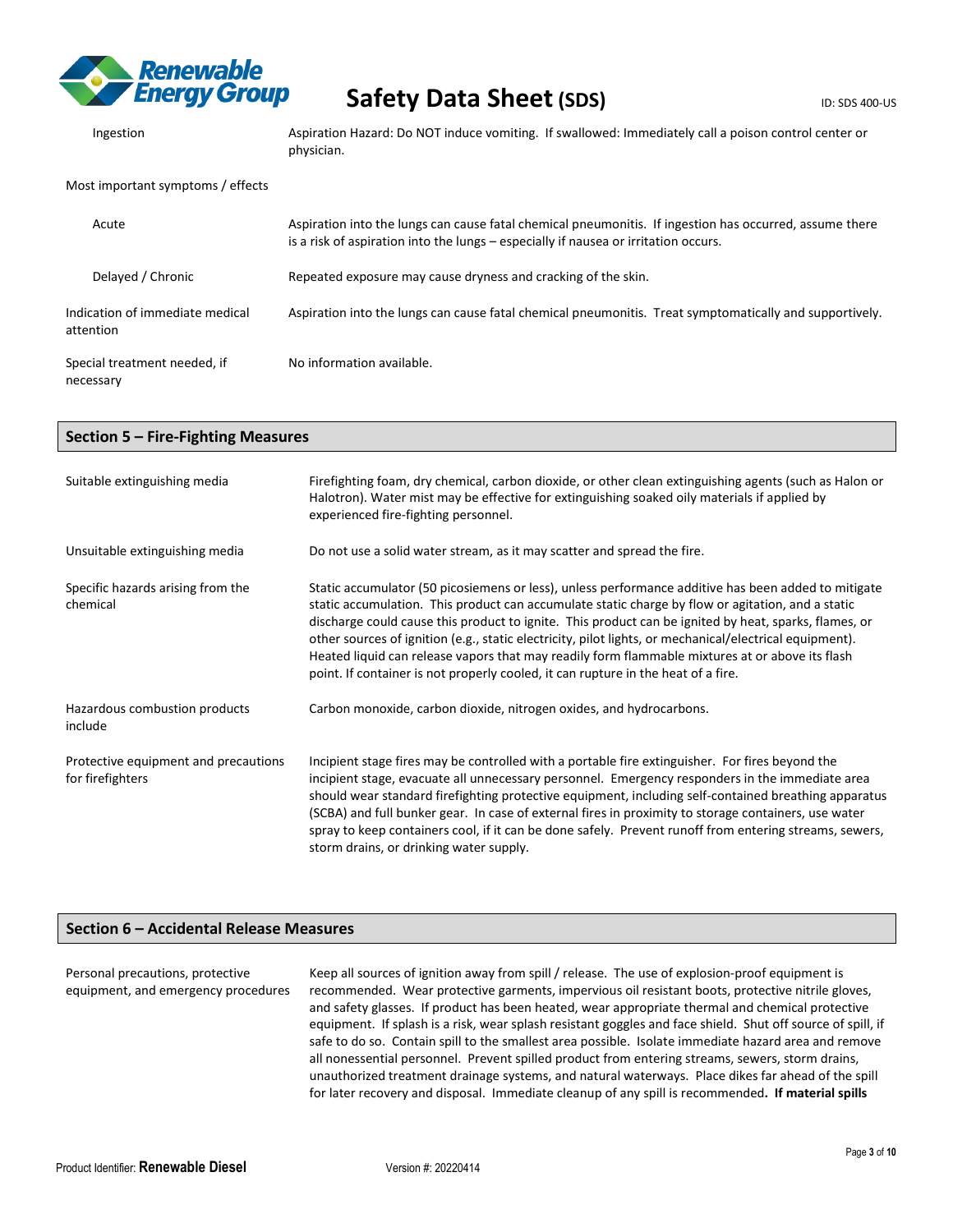

**into or upon any navigable waters and causes a film or sheen on the surface of the water, immediately notify the National Response Center at 1-800-424-8802.**

| Methods for containment and clean-up |                                                                                                                                                                                                                                                                                                                                                                                                                                                                                                                                                                                                                                                                                                         |
|--------------------------------------|---------------------------------------------------------------------------------------------------------------------------------------------------------------------------------------------------------------------------------------------------------------------------------------------------------------------------------------------------------------------------------------------------------------------------------------------------------------------------------------------------------------------------------------------------------------------------------------------------------------------------------------------------------------------------------------------------------|
| Small spill / incidental release     | Small spills can be cleaned up with absorbent inert media (oil dri, sand, or earth), or absorbent pads.<br>Use soapy water or degreaser to remove oily residue from the affected area, then rinse area with<br>water. Place saturated materials in an appropriate oily waste container (metal can with a metal lid or<br>an enclosed oily waste dumpster), and dispose of according to local, state, and federal regulations.                                                                                                                                                                                                                                                                           |
| Large spill / release                | A spill remediation contractor with oil booms and skimmers may be needed for larger spills or spills<br>that come into contact with a waterway or sensitive wetland. Recover as much product as possible<br>by pumping it into totes or similar intermediate containers. Remove any remaining product with<br>absorbent inert media (oil dri, sand, or earth), or absorbent pads. Use soapy water or degreaser to<br>remove oily residue from the affected area, then rinse area with water. Place saturated materials in<br>an appropriate oily waste container (metal can with a metal lid or an enclosed oily waste dumpster),<br>and dispose of according to local, state, and federal regulations. |
| Other information                    | Materials saturated with this product, such as oily rags, used oil dri, soaked insulation pads, etc., may<br>spontaneously combust due to product decomposition in the presence of oxygen. Place all such<br>materials into appropriate oily waste containers (such as metal cans with metal lids or oily waste<br>dumpsters with lids), and dispose of according to local, state, and federal regulations.                                                                                                                                                                                                                                                                                             |
| Section 7 - Handling and Storage     |                                                                                                                                                                                                                                                                                                                                                                                                                                                                                                                                                                                                                                                                                                         |
| Precautions for safe handling        | Open container slowly to relieve any pressure. When transferring product, use pipes, hoses, and<br>tapke that are electrically bonded and grounded to provent the accumulation of static electricity                                                                                                                                                                                                                                                                                                                                                                                                                                                                                                    |

tanks that are electrically bonded and grounded to prevent the accumulation of static electricity. This product can accumulate static charge by flow or agitation, and a static discharge could cause ignition. Use explosion-proof electrical equipment (ventilation, lights, material handling, etc...). Wash thoroughly after handling and before eating, drinking or using toilet facilities. Do not wear contaminated clothing or shoes. Keep contaminated clothing away from sources of ignition such as sparks or open flames. "Empty" containers can retain residue that may be ignitable. Do not pressurize, cut, weld, braze, solder, drill, grind, or expose such containers to heat, flame, sparks or other sources of ignition. All containers should be disposed of in an environmentally safe manner and in accordance with governmental regulations.

Conditions for safe storage, including incompatibilities Use and store this material in cool, dry, well ventilated areas away from all sources of ignition. Storage tanks should have an appropriate ventilation and pressure relief system. Store only in approved containers, and keep them tightly closed. Keep away from strong oxidizing agents, strong reducing agents, strong acids, and strong bases. Open containers should be carefully resealed and kept upright to avoid leakage. Protect the container against physical damage.

## **Section 8 – Exposure Controls / Personal Protection**

Precautions for safe handling

Component exposure limits The following constituents are the only constituents of the product which have a PEL, TLV or other recommended exposure limit. At this time, the other constituents have no known exposure limits.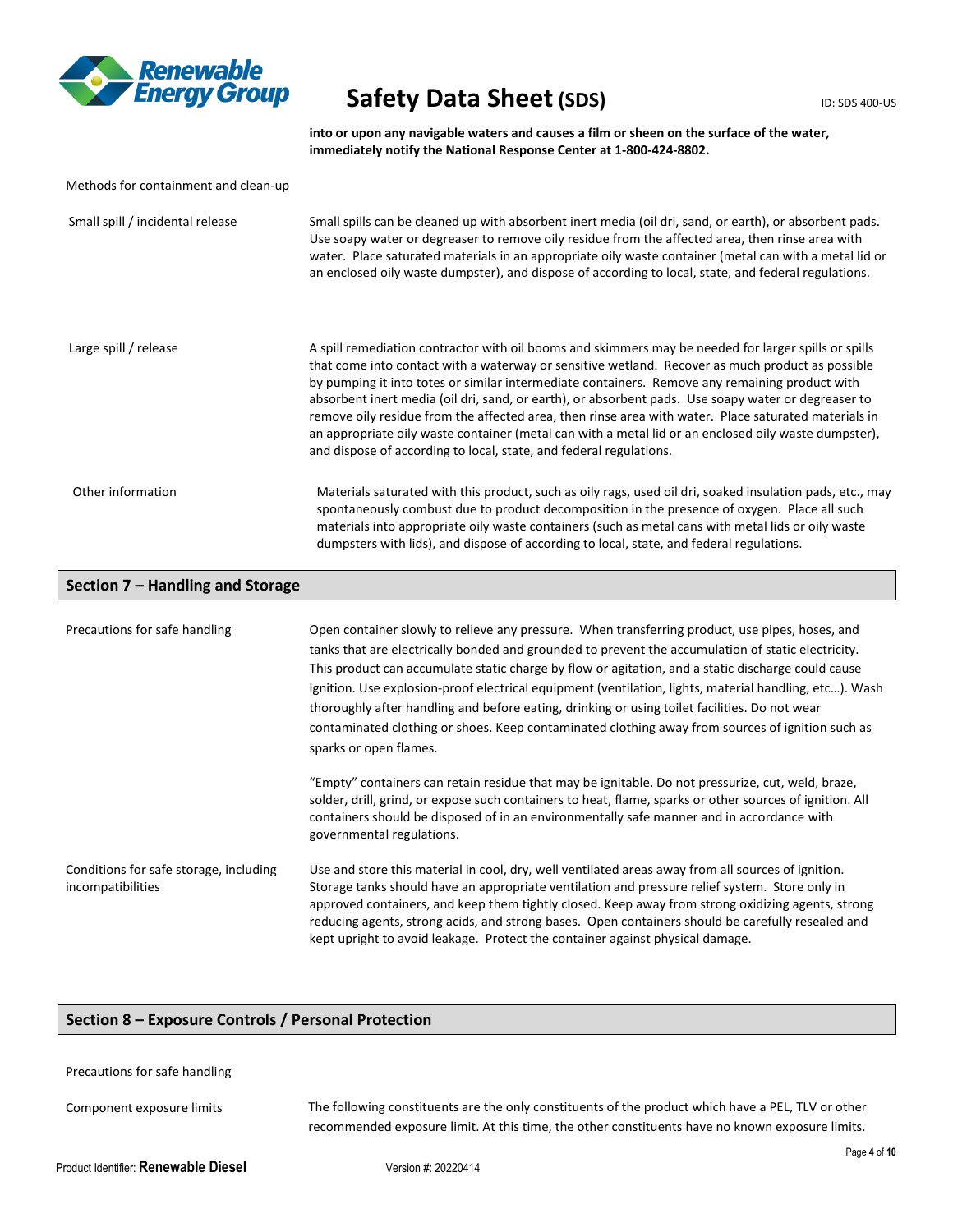

| Component         | CAS#         | OSHA PEL | <b>ACGIH TLV</b>      | Form     | Weight % |
|-------------------|--------------|----------|-----------------------|----------|----------|
| Fuels, diesel,    | 1159170-26-9 | None     | None                  | Liguid,  | 98-100%  |
| $C_{9-18}$        |              |          |                       | Vapor or |          |
|                   |              |          |                       | Aerosol  |          |
| <b>ULS Diesel</b> | 68476-30-2   | None     | 100 mg/m <sup>3</sup> | Vapor &  | < 2%     |
|                   |              |          | TWA                   | Aerosol  |          |

Appropriate engineering controls Keep product enclosed in primary containment (hoses, pipes, tanks, etc.) to avoid contact with skin. Handle in accordance with good industrial hygiene and safety practices.

> The level of protection and types of controls necessary will vary depending upon potential exposure conditions. Select controls based on a risk assessment of local circumstances. Appropriate measures include: Use sealed systems as far as possible. Adequate ventilation to control airborne concentrations below the exposure guidelines/limits. Local exhaust ventilation is recommended. Eye washes and showers should be available for emergency use. Firewater monitors and deluge systems are recommended. Always observe good personal hygiene measures, such as washing hands after handling the material and before eating, drinking, and/or smoking. Routinely wash work clothing and protective equipment to remove contaminants. Discard contaminated clothing and footwear that cannot be cleaned. Practice good housekeeping. Define procedures for safe handling and maintenance of controls. Educate and train workers in the hazards and control measures relevant to normal activities associated with this product. Ensure appropriate selection, testing and maintenance of equipment used to control exposure, e.g. personal protective equipment, local exhaust ventilation. Do not ingest. If swallowed then seek immediate medical assistance.

Hygiene measures Wash hands, forearms and face thoroughly after handling chemical products, before eating, smoking and using the lavatory and at the end of the working period. Appropriate techniques should be used to remove potentially contaminated clothing. Wash contaminated clothing before reusing. Ensure that eyewash stations and safety showers are close to the workstation location.

Individual Protection Measures

Personal protective equipment

| Eyes / face | Chemical splash goggles are recommended. However, if a local risk assessment determines that<br>chemical splash goggles may not be required, safety glasses should be selected to provide adequate<br>eye protection. If splash potential exists, add the use of a face shield.                                                                                                                                                                                                                                                                                                                                                                                                                                                 |
|-------------|---------------------------------------------------------------------------------------------------------------------------------------------------------------------------------------------------------------------------------------------------------------------------------------------------------------------------------------------------------------------------------------------------------------------------------------------------------------------------------------------------------------------------------------------------------------------------------------------------------------------------------------------------------------------------------------------------------------------------------|
| <b>Skin</b> | Wear disposable nitrile gloves for incidental contact. For more substantial contact, wear thicker<br>nitrile or other similar oil-resistant gloves. Wear protective garments, such as a chemical apron,<br>chemical resistant coveralls, or chemical resistant coat and pants, along with impervious oil-resistant<br>boots. Remove soaked protective equipment, decontaminate with soapy water, and rinse thoroughly<br>before reuse. Note: product will cause natural rubbers to degrade at a very rapid rate. Such<br>protective equipment will need to be carefully inspected after decontamination to see if it is still in<br>serviceable condition. Any defective or worn out equipment should be immediately discarded. |
| Respiratory | No exposure limits are available for this product as a mixture, but appropriate organic vapor or<br>supplied air respiratory protection may be worn if irritation or discomfort is experienced. Where<br>required, respiratory protection must be provided and used in accordance with all local, state, and<br>federal regulations.                                                                                                                                                                                                                                                                                                                                                                                            |

## **Section 9 – Physical and Chemical Properties**

| Liguid<br><b>Appearance - Physical State:</b> |                           | <b>Appearance - Color:</b> | Clear to yellow/green tint (May also<br>be colored red – if sold for off road use) |
|-----------------------------------------------|---------------------------|----------------------------|------------------------------------------------------------------------------------|
| Odor:                                         | Odorless to mild paraffin | <b>Odor Threshold:</b>     | No information available                                                           |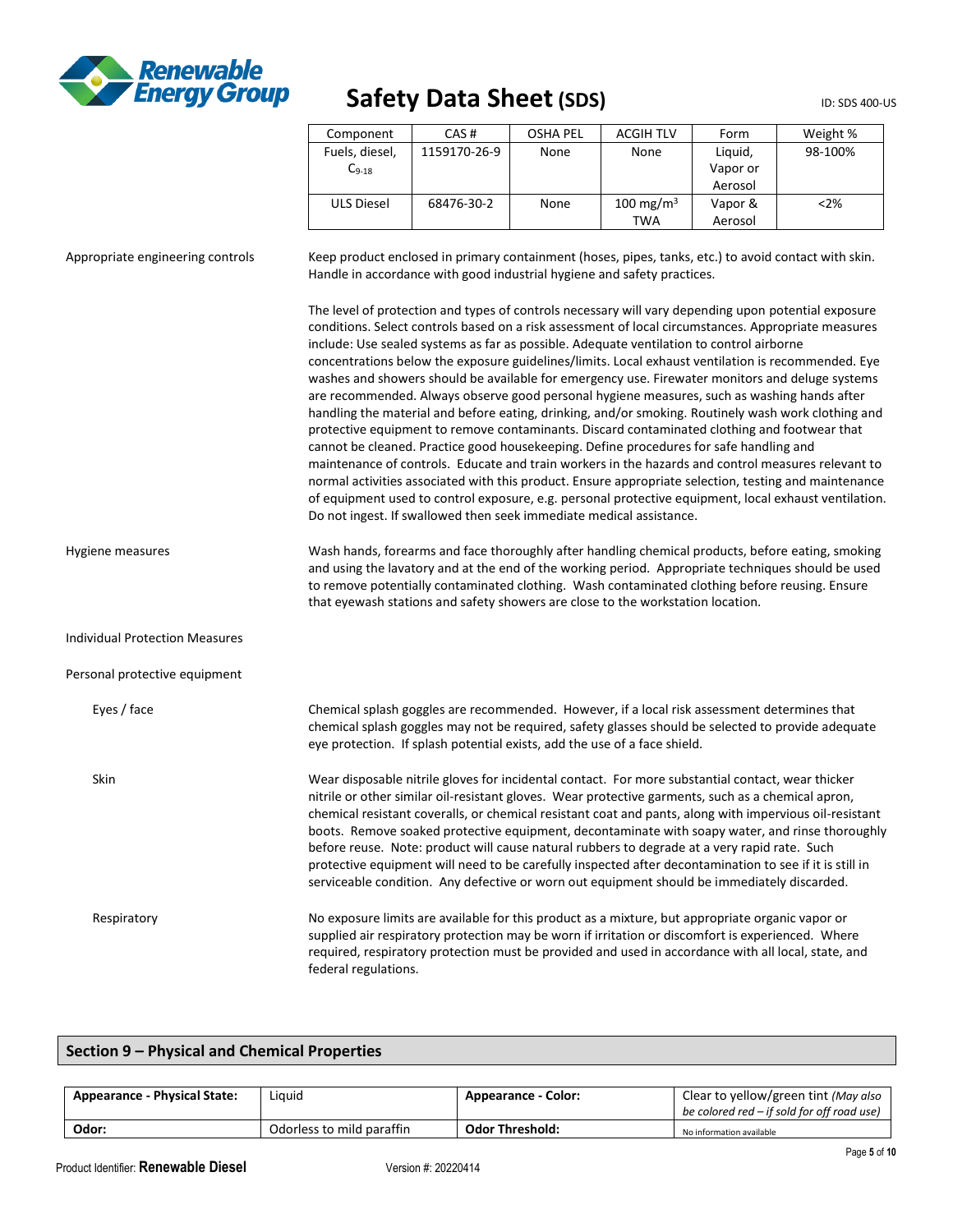

| pH:                            | No information available   | <b>Melting/Freezing Point:</b>           | No information available |
|--------------------------------|----------------------------|------------------------------------------|--------------------------|
| <b>Boiling Point/Range:</b>    | 150-315°C (300-600°F)      | <b>Flash Point:</b>                      | >52°C (>125°F)           |
| <b>Evaporation Rate:</b>       | No information available   | Flammability (solid/gas):                | No information available |
| LFL:                           | 0.6%                       | UFL:                                     | 4.7%                     |
| <b>Vapor Pressure:</b>         | <0.3 mmHg @ $20^{\circ}$ C | <b>Vapor Density:</b>                    | $>1$ (air=1)             |
| Relative Density @ 15° C:      | $0.77 - 0.79$ g/ml         | <b>Volatile Organic Compounds:</b>       | No information available |
| Solubility (H <sub>2</sub> 0): | Insoluble                  | Solubility (other):                      | No information available |
| <b>Auto Ignition Temp.:</b>    | No information available   | <b>Decomposition Temp.:</b>              | No information available |
| Viscosity (at 40°C):           | $1.9 - 4.1$ cP             | Partition coefficient (n-octanol/water): | No information available |

## **Section 10 – Stability and Reactivity**

| Reactivity                         | When handled and stored appropriately, no dangerous reactions are known.                                                                                                                                                          |
|------------------------------------|-----------------------------------------------------------------------------------------------------------------------------------------------------------------------------------------------------------------------------------|
| Chemical stability                 | Stable in closed containers at room temperature under normal storage and handling conditions.<br>Hazardous polymerization will not occur.                                                                                         |
| Possibility of hazardous reactions | When handled and stored appropriately, no dangerous reactions are known.                                                                                                                                                          |
|                                    | If product is heated beyond its flash point, vapors can cause a flash fire.                                                                                                                                                       |
|                                    | See Sections 5 and 6 regarding spontaneous combustion of product-saturated absorbent materials.                                                                                                                                   |
| Conditions to avoid                | Ignition sources, accumulation of static electricity, heating product to its flash point, or allowing the<br>product to cool below its melting point (otherwise it may solidify and not be transferable until it is<br>reheated). |
| Incompatible materials             | Keep away from strong oxidizing agents, strong reducing agents, strong acids, and strong bases.                                                                                                                                   |
| Hazardous decomposition products   | Carbon monoxides, carbon dioxide, nitrogen oxides, hydrocarbons, water vapor.                                                                                                                                                     |

## **Section 11 – Toxicological Information**

| Likely routes of exposure |                | Absorption, ingestion, and inhalation.             |
|---------------------------|----------------|----------------------------------------------------|
|                           | Symptoms       |                                                    |
|                           | Inhalation     | Coughing or irritation (vapor, mist, or aerosols). |
|                           | Ingestion      | Nausea, vomiting, or feeling unwell.               |
|                           | Skin contact   | Redness, or irritation.                            |
|                           | Eye contact    | Redness or irritation and tearing.                 |
|                           | Acute toxicity |                                                    |
|                           | Oral           | No information available.                          |
|                           | Dermal         | No information available.                          |
|                           | Inhalation     | No information available.                          |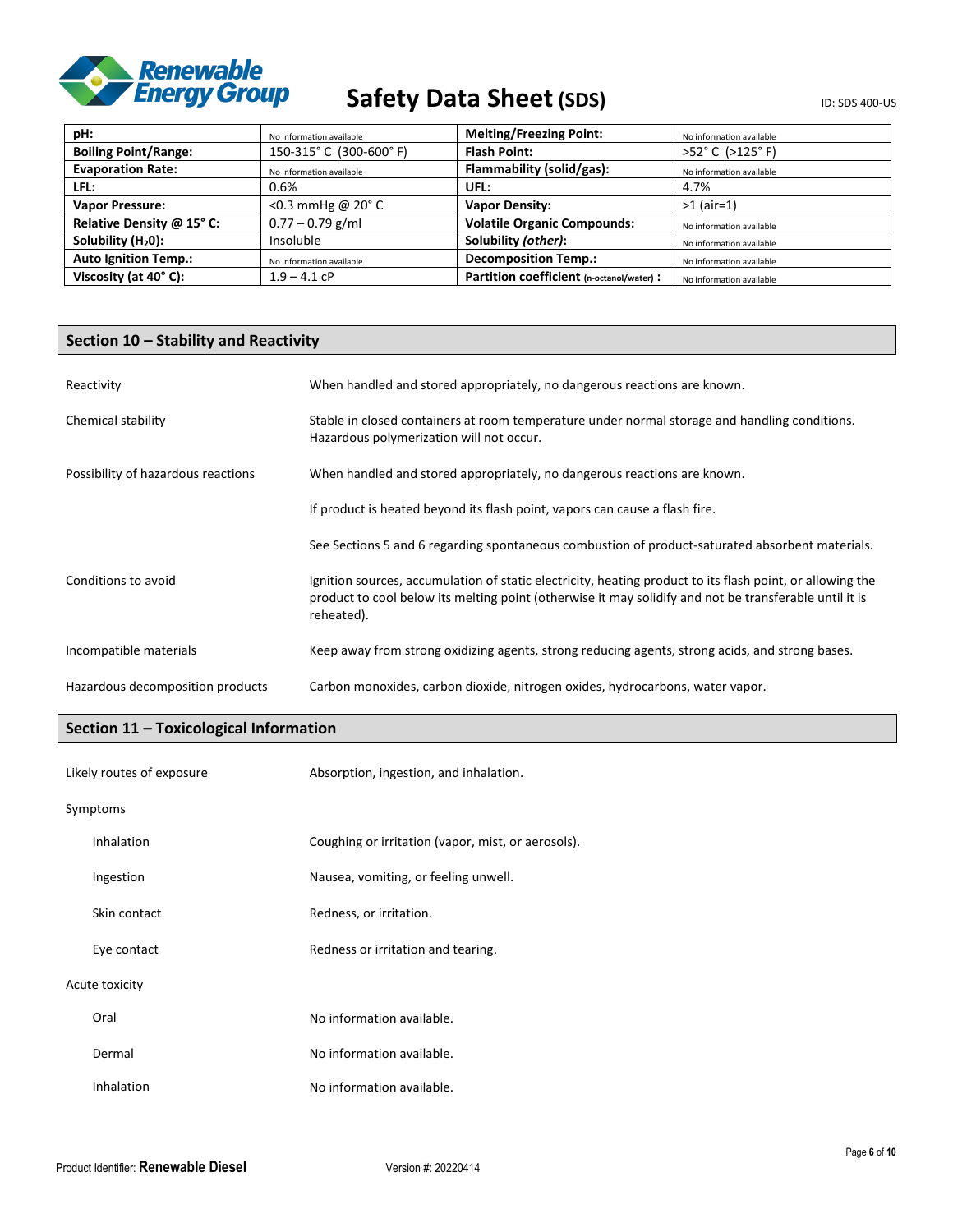

| Skin corrosion / irritation           | No testing was available. However, prolonged or repeated skin contact may irritate the skin and<br>produce dermatitis.                                              |
|---------------------------------------|---------------------------------------------------------------------------------------------------------------------------------------------------------------------|
| Serious eye damage / eye irritation   | No testing was available. However, oil mist may irritate the eyes.                                                                                                  |
| Sensitization (Respiratory or Skin)   | No information available.                                                                                                                                           |
| Germ cell mutagenicity                | No information available.                                                                                                                                           |
| Carcinogenicity                       | No information available.                                                                                                                                           |
| Component carcinogenicity             | No information was available for the listed components of this product. However, IARC, NTP, and<br>NIOSH list diesel exhaust particulates as a possible carcinogen. |
| Reproductive / developmental toxicity | No information available.                                                                                                                                           |
| Specific target organ toxicity        | No information available.                                                                                                                                           |
| Single exposure                       | No information available.                                                                                                                                           |
| Repeated exposure                     | No information available.                                                                                                                                           |
| Aspiration hazard                     | Due to kinematic viscosity below 5.0 cSt, OSHA regulations state this product may be fatal if it is<br>swallowed and then enters the airways.                       |

## **Section 12 – Ecological Information**

## Acute ecotoxicity - short-term exposure

| Fish                          | No information available.                   |
|-------------------------------|---------------------------------------------|
| Invertebrates                 | No information available.                   |
| Algae                         | No information available.                   |
| Persistence and degradability | Biodegradation at >44% (per ASTM D5864-05). |
| Bioaccumulative potential     | No information available.                   |
| Mobility in soil              | No information available.                   |
| Other adverse effects         | No information available.                   |

# **Section 13 – Disposal Considerations**

| Disposal (waste / unwanted product)         | This material, if discarded as produced, would be a RCRA "characteristic" hazardous waste due to the<br>characteristic of ignitability (flash point <140°F). If the material is spilled to soil or water,<br>characteristic testing of the contaminated materials is recommended. Further, this material, once it<br>becomes a waste, is subject to the land disposal restrictions in 40 CFR 268.40 and may require<br>treatment prior to disposal to meet specific standards. Consult federal, state and local regulations to<br>ensure they are followed. |
|---------------------------------------------|-------------------------------------------------------------------------------------------------------------------------------------------------------------------------------------------------------------------------------------------------------------------------------------------------------------------------------------------------------------------------------------------------------------------------------------------------------------------------------------------------------------------------------------------------------------|
| Disposal (containers with residue)          | Container contents should be completely used and containers should be emptied prior to discarding.<br>Containers must be disposed in compliance with federal, state, and local regulations. To assure                                                                                                                                                                                                                                                                                                                                                       |
|                                             | Page 7 of 10                                                                                                                                                                                                                                                                                                                                                                                                                                                                                                                                                |
| Product Identifier: <b>Renewable Diesel</b> | Version #: 20220414                                                                                                                                                                                                                                                                                                                                                                                                                                                                                                                                         |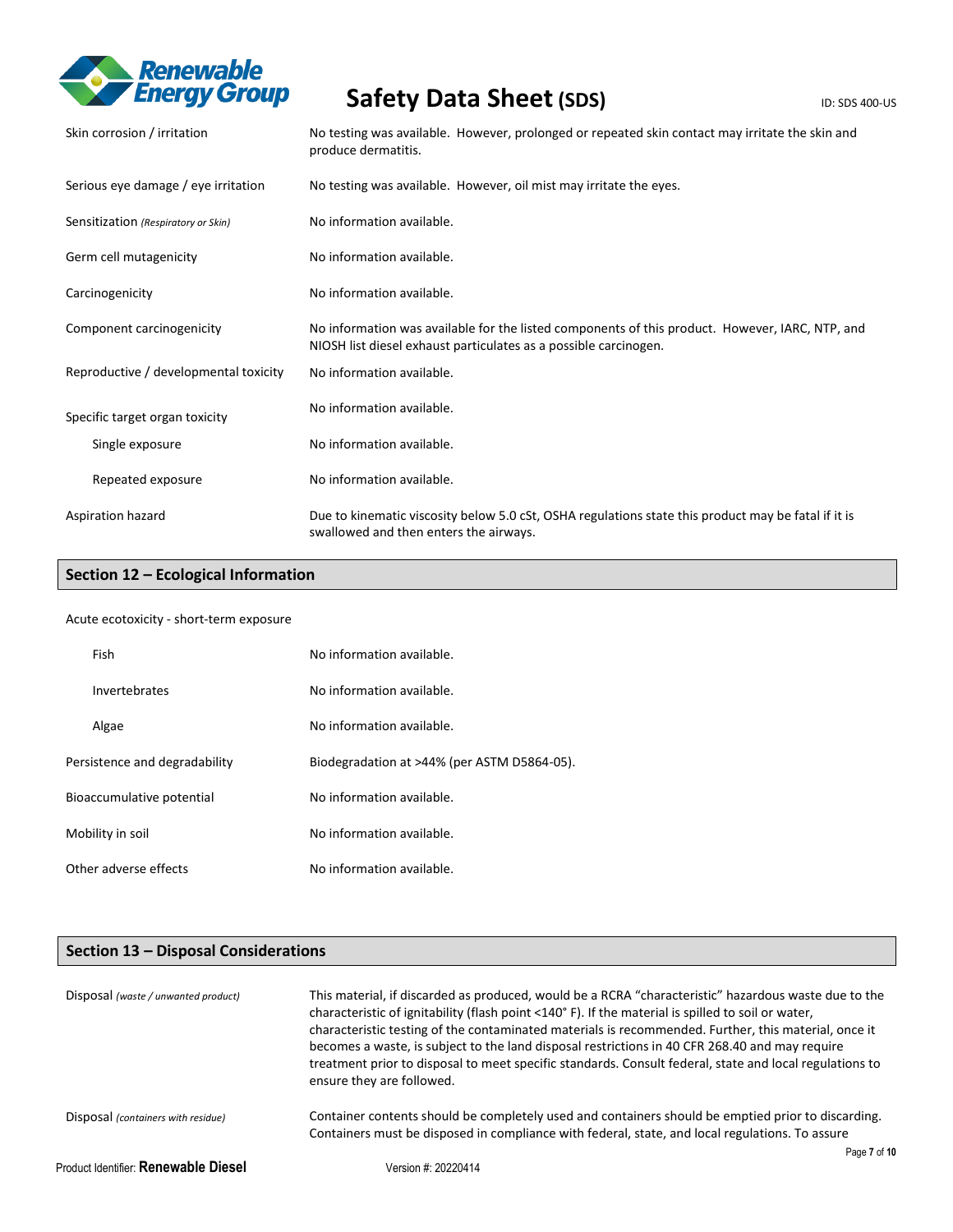

proper disposal of empty containers, consult federal, state and local regulations and disposal authorities.

US EPA Waste number & descriptions D001: Waste Flammable material with a flash point <140 °F

## **Section 14 – Transport Information**

| ID Number                                      | <b>UN1202</b>             |
|------------------------------------------------|---------------------------|
| Proper Shipping Name                           | Diesel fuel               |
| <b>Transport Hazard Class</b>                  | 3                         |
| Packing Group                                  | $\mathbf{III}$            |
| Placard                                        | Flammable Liquid          |
| <b>Marine Pollutant</b>                        | No                        |
| Transport in Bulk Requirements                 | 242 (see 49 CFR §173.242) |
| <b>Special Transportation Provisions</b>       | No information available  |
| Special Note                                   | No information available  |
| Shipping Label                                 | FLAN                      |
| Placard<br>(Shipment by truck or rail in bulk) | 1202                      |

## **Section 15 – Regulatory Information**

### **Inventory Listings**

| <b>DSL</b> | $\boxtimes$ Listed $\Box$ Exempt |
|------------|----------------------------------|
| TSCA       | $\boxtimes$ Listed $□$ Exempt    |

#### **U.S. Federal Regulations**

**Clean Water Act:** This product does not contain any chemicals regulated as toxic pollutants pursuant to the Clean Water Act (40 CFR 401.15) when used as recommended.

**CERCLA**: This material, as supplied, does contain some substances regulated as hazardous substances under the Comprehensive Environmental Response Compensation and Liability Act (CERCLA) (40 CFR 302) or the Superfund Amendments and Reauthorization Act (SARA) (40 CFR 355). Although there is a "petroleum exclusion" clause which exempts crude oil (along with fractions of crude oil and products – both finished and intermediate) from the CERCLA 103 reporting requirements, there may be specific reporting requirements at the local, regional, or state level pertaining to releases of this material.

## **SARA 311/312 Hazard Categories:**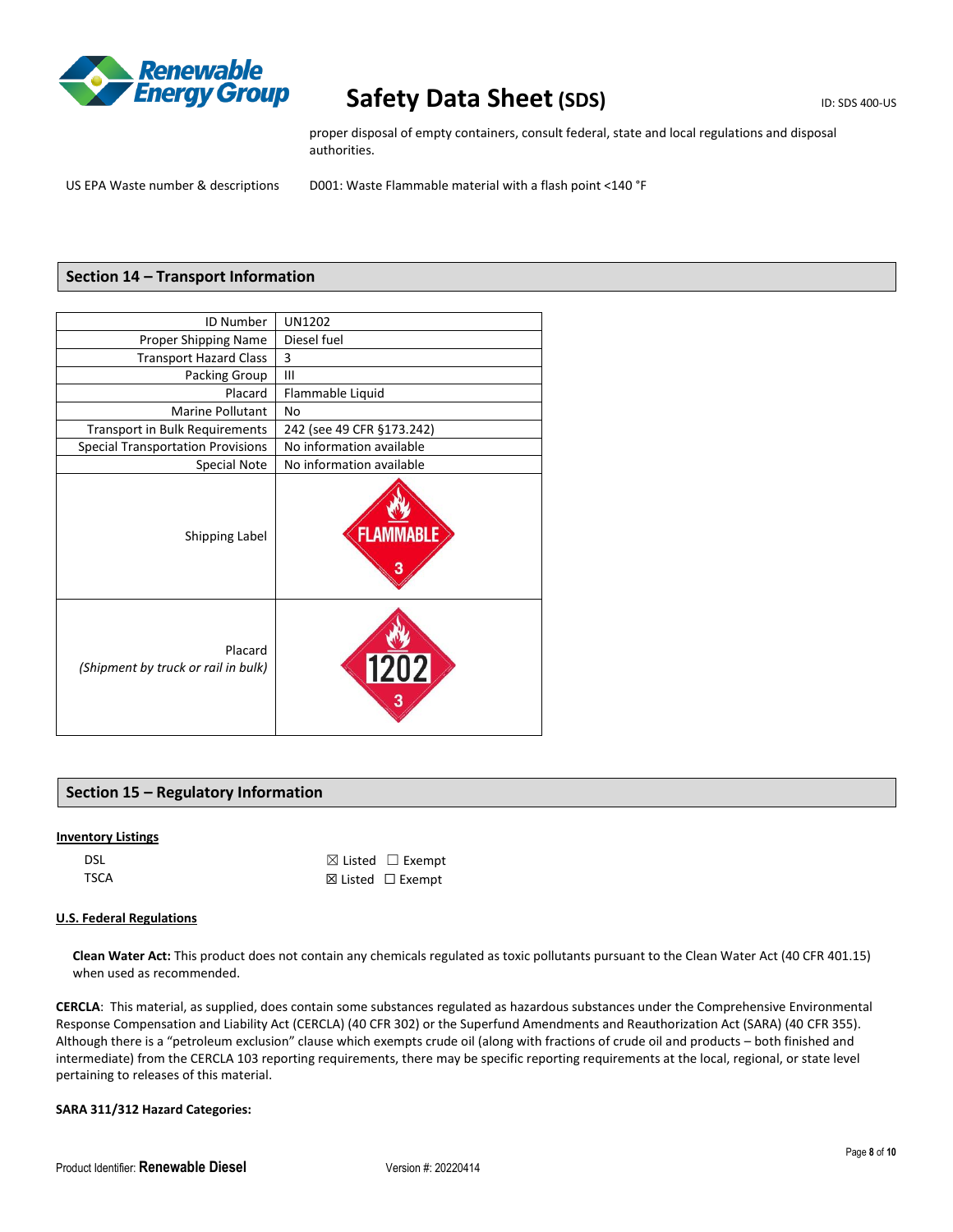

| <b>Hazard Class</b>                                                         |  |
|-----------------------------------------------------------------------------|--|
| Skin Irritation                                                             |  |
| Eye Irritation                                                              |  |
| <b>Aspiration Hazard</b>                                                    |  |
| Flammable Liquid                                                            |  |
| $\boxtimes$ Hazard Not Otherwise Classified (HNOC) – see Section 2 for more |  |
| information                                                                 |  |

## **U.S. State Regulations**

## **California Proposition 65**:

This product can expose you to chemicals including [name of one or more chemicals], which is [are] known to the State of California to cause cancer. For more information go to www.P65Warnings.ca.gov

Fuels, diesel, No 2 (diesel engine exhaust is listed as a possible carcinogen)

#### **U.S. State Right-to-Know Regulations**:

| New Jersey          | US New Jersey Worker and Community Right-to-know Act (New Jersey Statute Annotated Section 34:5A-5) |  |
|---------------------|-----------------------------------------------------------------------------------------------------|--|
| Component           | <b>CAS Number</b>                                                                                   |  |
| Fuels, diesel, No 2 | 68476-34-8                                                                                          |  |
|                     |                                                                                                     |  |
| Pennsylvania        | US Pennsylvania Worker and Community Right-to-know Law (34 PA. Code Chap. 301-323)                  |  |
| Component           | <b>CAS Number</b>                                                                                   |  |
| Fuels, diesel, No 2 | 68476-34-8                                                                                          |  |

## **International Regulations**

## **European Union Regulations**

European Chemicals Agency (ECHA) Renewable hydrocarbons (diesel type fraction) EC | 700-571-2 REACH | 01-2120043692-58-0007 Tonnage Band | over 1000 tonnes/year

## **Section 16 – Other Information**

Issuing Date: Jan 20, 2014

Revision Date: April 14th, 2022

Version #: 20220414

Revision Note: Added synonym.

| <b>NFPA 704 Ratings</b> |   |
|-------------------------|---|
| Health Hazard:          |   |
| Flammability:           |   |
| Instability:            | 0 |
| Other:                  |   |